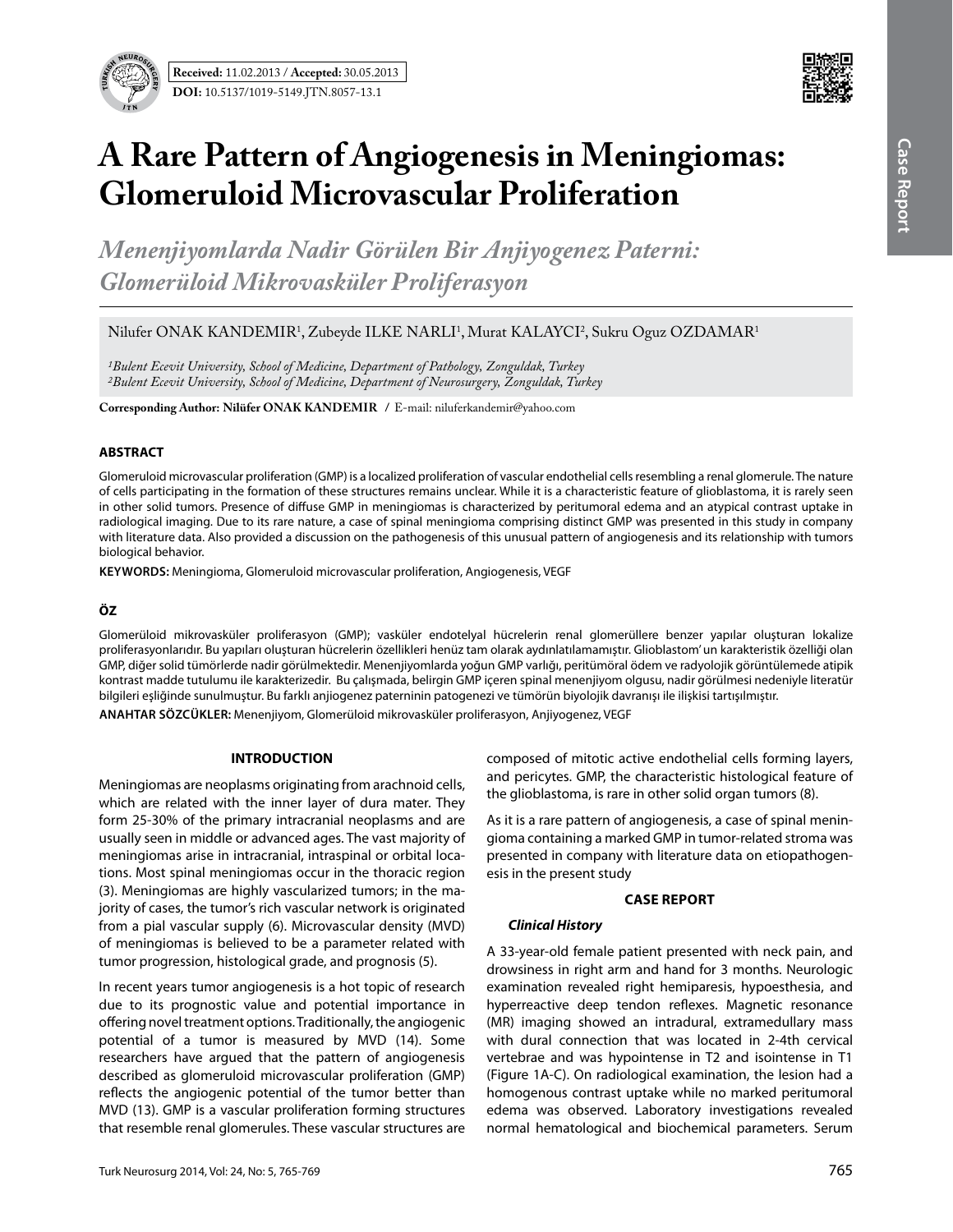tumor markers were normal. Under the light of clinical and radiologic findings the mass was totally excised with an initial diagnosis of meningioma. It was noticed during the operation that the mass did not invade the spinal cord, but adhered to adjacent dura. Main vascular supply of the mass was of dural origin. Postoperative MRI showed no residual disease.

After two months of surgery, the patient's symptoms resolved immediately and her neurological examination was normal.

## *Pathological Findings*

A cream coloured lesion of 3x1, 5x1 cm having a smooth external surface, and a solid and nodular cross-section was



**Figure 1: A)** T1-weighted sagittal MRI section shows an extra-axial isointense lesion that begins at C2 and extends to upper border of C4. **B)** The lesion appears hyperintense in the T2-weighted image of the same section. **C)** The lesion takes up contrast material homogenously while a small "dural tail" is observed antero-superior to the lesion in the T1 image with contrast of the same section.



**Figure 2: A)** In the sections areas of microvascular proliferation forming glomeruloid structures are observed between solid tumor islets (H-E, x50). **B)** A positive reaction with EMA is evident in tumor cells surrounding areas of GMP (BSA-DAB, x50).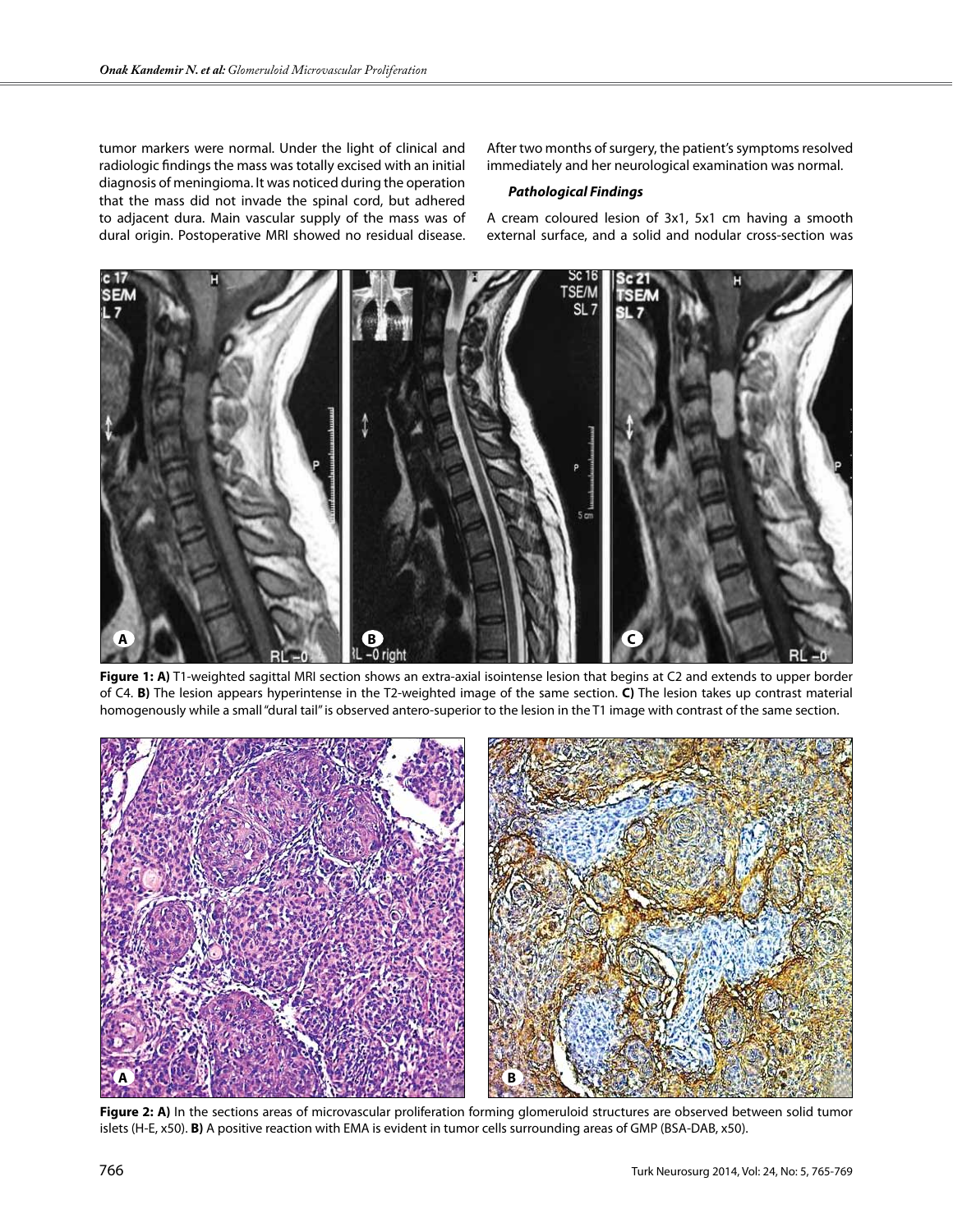observed in macroscopic examination of the operation material.

Pathological examination revealed that the biopsy material was formed fully by the tumor and there was no sign of spinal cord invasion. The surgical specimens were fixed in 10% neutral buffered formalin, and processed routinely in paraffin blocks and stained with hematoxylin and eosin (H & E). Immunohistochemical stains were performed with the aviditin-biotin peroxidase complex (ABC) method and visualized with diaminobenzidine (DAB). The following primary antibodies were used: mouse monoclonal antihuman Vimentin [1:100 dilution, clone V9, DAKO, Carpinteria, CA, USA], polyclonal S-100 (1:100 dilution, DAKO, Carpinteria, CA, USA), smooth muscle actin (SMA [1:100 dilution, clone 1A4, DAKO, Carpinteria, CA, USA]), epithelial membrane antigen (EMA [1:100 dilution, clone E29, DAKO, Carpinteria, CA, USA]), glial fibrillary acidic protein (GFAP [1:100 dilution, clone 6F2, DAKO, Carpinteria, CA, USA]), vascular endothelial growth factor-A (VEGF-A [1:100 dilution, clone VG1, DAKO, Carpinteria, CA, USA]), estrogen receptor (ER [clone 6F11; dilution 1:150; Novocastra, Newcastle, UK]), progesterone receptor (PR [Clone 1294; dilution 1:150; Dako, Carpinteria, CA, US]), as previously described (15).

Examination of the H&E sections revealed whirl-like solid aggregates formed by monomorphic tumor cells with oval nuclei having a fine chromatin pattern and an indistinct cytoplasmic border. Some tumor islets had psammoma bodies at their center. Foci of microvascular proliferation that formed *glomeruloid* patterns were observed in tumor stroma. These structures were composed of capillary structure with a narrow lumen that anastomozed with each other and

accompanied by endothelial proliferation. Diffuse pericytic proliferation was present at vessel walls. Foci of GMP were forming 20% of tumor tissue (Figure 2A,B).

In immunohistochemical examination the tumor cells were strong positive for vimentin, EMA, PR, and VEGF, whereas they were negative for GFAP. Tumor's proliferative index with Ki67 was below 5%. No increase of mitotic activity, necrosis, cellular atypia, or pattern loss was observed in tumoral tissue. Endothelial cells in the areas of GMP had a positive immunoreaction with CD31 and CD34, and pericytic cells had a positive immunoreaction with SMA. With Ki67, a marked increase of proliferative activity was evident in cells that formed GMP (10%). In areas of GMP a, focal, weak VEGF immunopositivity was observed in endothelial cells and pericytes (Figure 3A,B; 4A-D).

Under the light of histopathological and immunohistochemical findings the lesion was diagnosed as a GMP-containing meningothelial type meningioma (WHO grade I).

## **DISCUSSION**

GMP (previously called vascular endothelial proliferation [VEP] or florid microvascular proliferation), is a characteristic histopathological feature of glioblastomas. In glioblastomas GMP is located close to areas of necrosis and thrombosis is common in lumen of vascular structures. Histologically, GMP is characterized by glomeruloid structures consisting of multilayered, mitotically active endothelial cells and pericytes. The ki-67 proliferation index is over 10% in proliferated vascular structures. Although rare, GMP has been also reported to exist in gliotic tissue surrounding metastatic carcinomas, intracranial granulation tissues, and some glioneuronal



**Figure 3: A)** Glomeruloid structures formed by proliferated endothelial cells are observed (H-E, x100). **B)** An increase in the proliferative activity of the endothelial cells is noted with Ki67 monoclonal antibody (BSA-DAB, x100).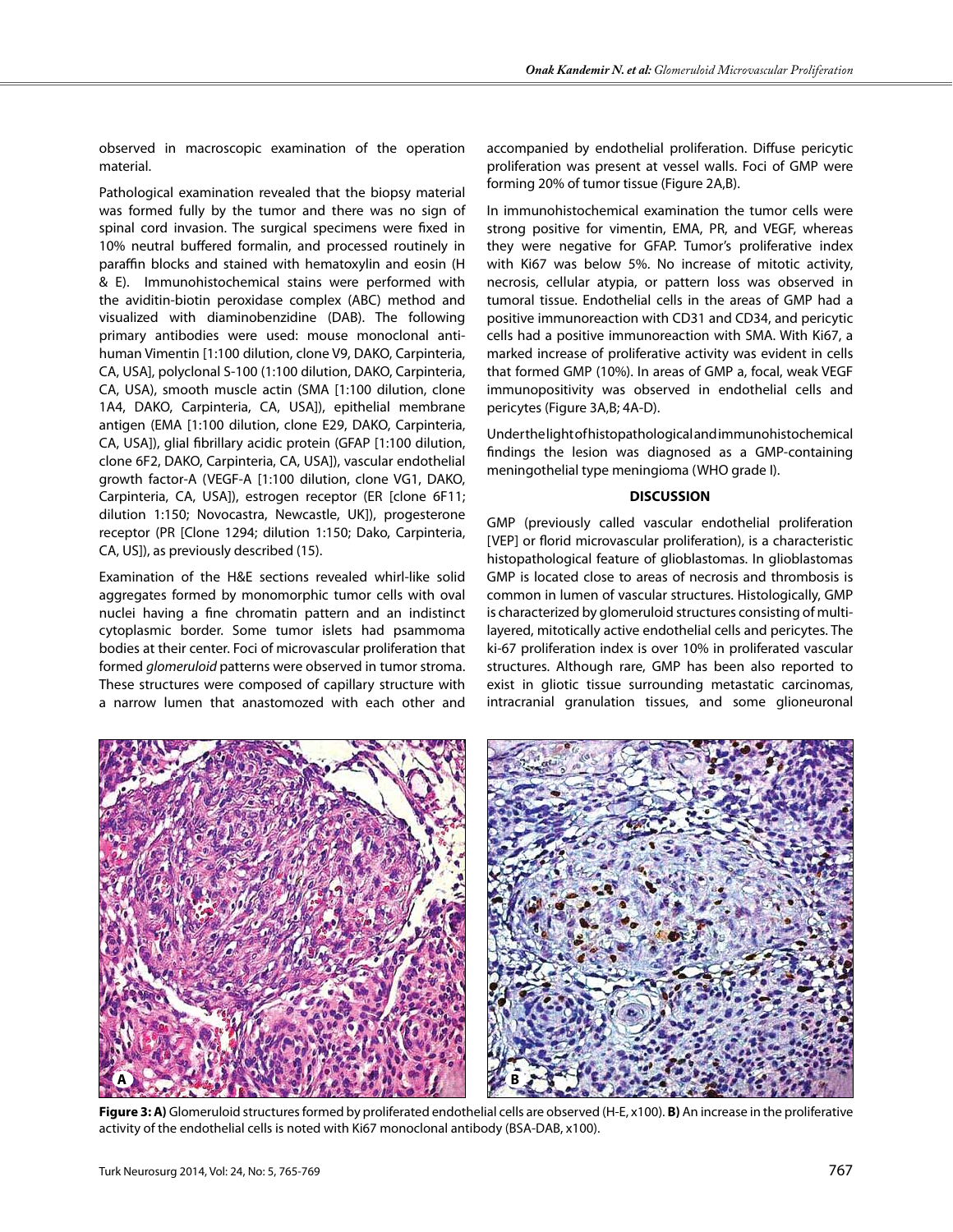

**Figure 4: A)** Glomeruloid structures consisting of endothelial cells and pericytes (H-E, x200). **B)** A strong VEGF immunoreaction is noted in tumor cells and a focal-weak VEGF immunoreaction is noted in endothelial cells (BSA-DAB, x100). An immunoreaction is observed in endothelial cells with **C)** CD31 monoclonal antibody, and **D)** in pericytes with SMA monoclonal antibody (C-D; BSA-DAB, x200).

tumors (1, 4, 10, 12, 15). GMP is less common in solid organ cancers other than glioblastoma. Some researchers have argued that, compared to MVD, GMP is a more reliable parameter in determining the tumors angiogenic phenotype. Studies on breast, lung, endometrium, and prostate cancers have shown that it is an unfavorable prognostic parameter (13).

A number of growth factors exhibit angiogenic activity in the adult central nervous system in both reactive and neoplastic states. These include basic fibroblast growth factor (bFGF), transforming growth factor-beta 1 (TGF-beta1), epidermal growth factor (EGF), and platelet- derived growth factor (PDGF) (5). However, a large amount of data indicates a major role for vascular endothelial growth factor (VEGF), also known as vascular permeability factor, in both cerebral vasculogenesis and angiogenesis (5, 11, 16).

It has been suggested that GMP develops due to the effects of angiogenic growth factors synthesized by various cell types in response to hypoxic/ischemic injury. Various studies have shown that VEGF expressed by tumor cells, stroma, and proliferated endothelial cells plays an important role in GMP formation (8, 13, 15). Some other studies, on the other hand, have reported that the deficiency of Caveolin-1 that is effective in differentiation, migration of endothelial cells and creation of capillary tubules may lead to GMP formation (7, 11). Studies on breast carcinomas have shown that hypoxiarelated genes are more intensely expressed in tumors exhibiting GMP pattern. It has been suggested that hypoxia developing in tumoral tissue induces VEGF release from various cells by leading to HIF1- α activation (2, 8, 13).

Like many other tumor types, an increased angiogenic activity is an effective parameter in biological behavior of meningiomas (5). As far as we know, there are only a few studies showing the presence of GMP in intratumoral stroma of meningiomas. In a study of three cases, abnormal vascular structures containing prominent pericytic proliferation were located in the peritumoral stroma (1). In the case series of 7 patients reported by Robinson et al. the presence of pericytic proliferation was shown that formed glomeruloid structures